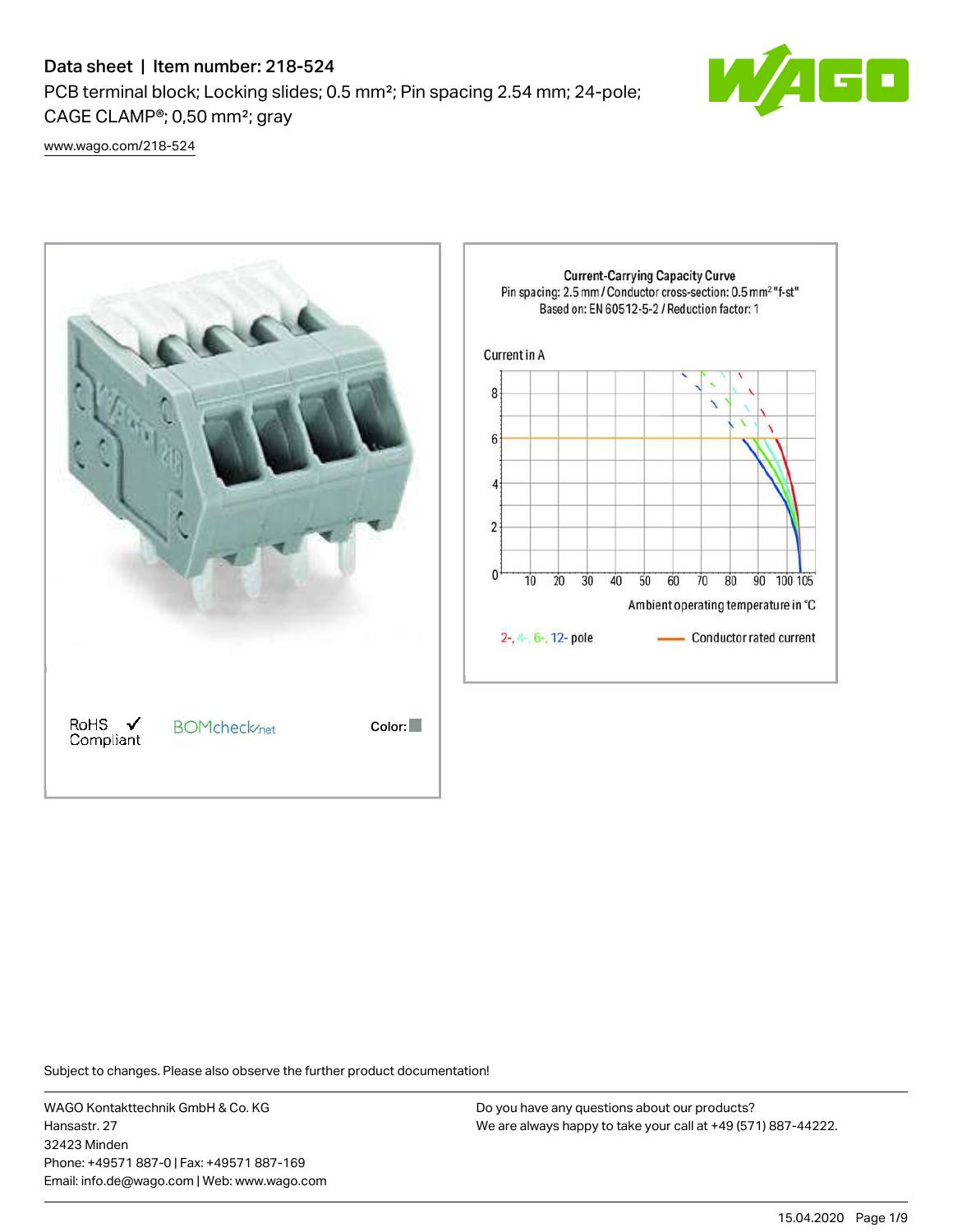



## Item description

- $\blacksquare$ Terminal strips are just 8.1 mm tall and feature an innovative, locking slide-actuated CAGE CLAMP®
- $\blacksquare$ Several clamping units can be held open simultaneously
- $\blacksquare$ Easily terminate stranded conductors in

tight spaces (e.g., bus connectors)

## Data

## Electrical data

#### Ratings per IEC/EN 60664-1

| Ratings per                     | IEC/EN 60664-1 |
|---------------------------------|----------------|
| Rated voltage (III / 3)         | 80 V           |
| Rated impulse voltage (III / 3) | $2.5$ kV       |
| Rated voltage (III / 2)         | 160 V          |
| Rated impulse voltage (III / 2) | $2.5$ kV       |

Subject to changes. Please also observe the further product documentation!

WAGO Kontakttechnik GmbH & Co. KG Hansastr. 27 32423 Minden Phone: +49571 887-0 | Fax: +49571 887-169 Email: info.de@wago.com | Web: www.wago.com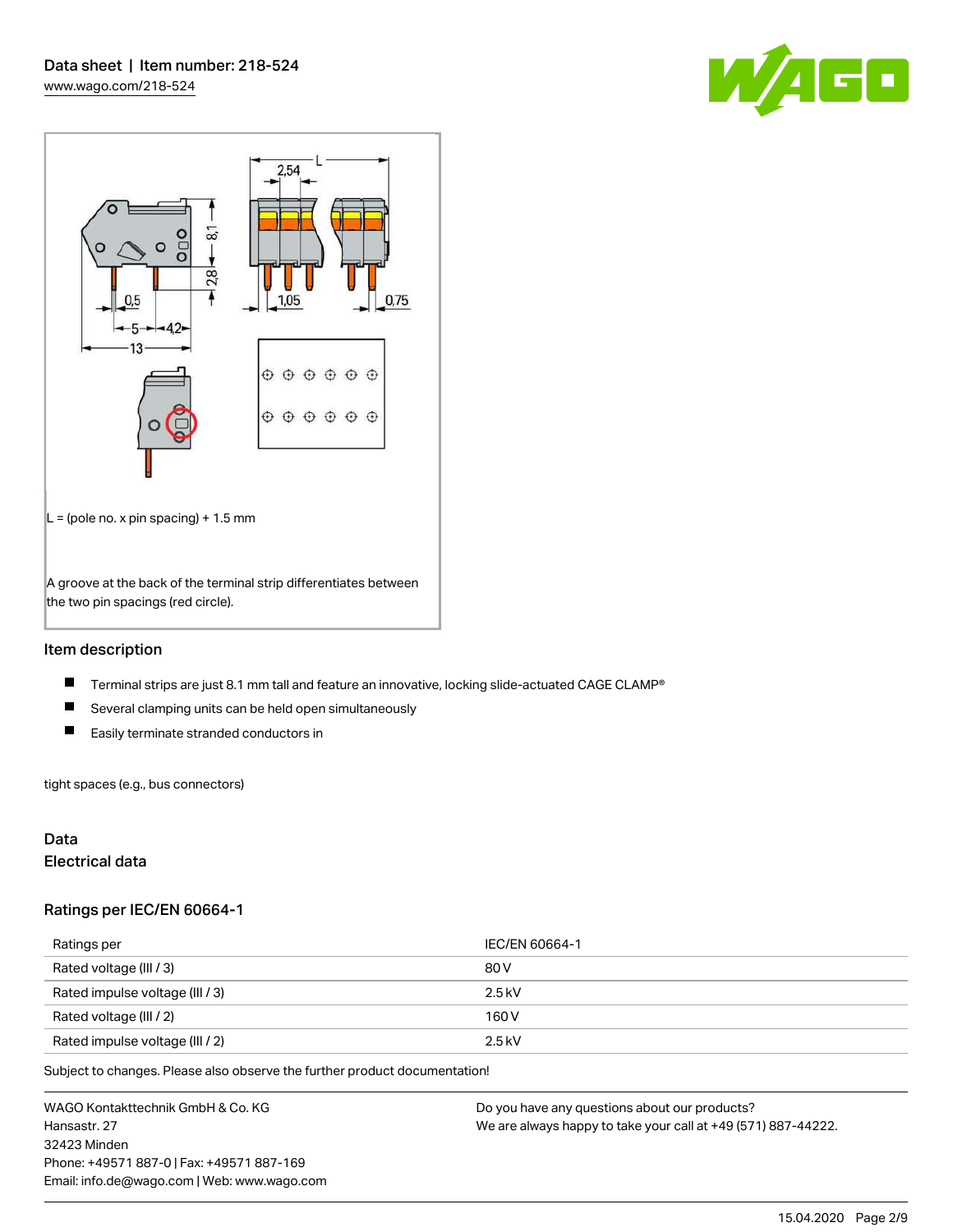[www.wago.com/218-524](http://www.wago.com/218-524)



| Rated voltage (II / 2)         | 320 V                                                                 |
|--------------------------------|-----------------------------------------------------------------------|
| Rated impulse voltage (II / 2) | 2.5 kV                                                                |
| Rated current                  | 6 A                                                                   |
| Legend (ratings)               | $(III / 2)$ $\triangle$ Overvoltage category III / Pollution degree 2 |

## Approvals per UL 1059

| Rated voltage UL (Use Group B) | 150 V   |
|--------------------------------|---------|
| Rated current UL (Use Group B) |         |
| Approvals per                  | UL 1059 |

## Approvals per CSA

| Rated voltage CSA (Use Group B) | 150 V |
|---------------------------------|-------|
| Rated current CSA (Use Group B) | 4Α    |

## Connection data

| Connection technology                                       | CAGE CLAMP                                                               |
|-------------------------------------------------------------|--------------------------------------------------------------------------|
| Actuation type                                              | Slider                                                                   |
| Solid conductor                                             | $0.080.5$ mm <sup>2</sup> / 28  20 AWG                                   |
| Fine-stranded conductor                                     | $0,080,5$ mm <sup>2</sup> / 28  20 AWG                                   |
| Fine-stranded conductor with ferrule with plastic collar    | $0.25$ mm <sup>2</sup>                                                   |
| Fine-stranded conductor with ferrule without plastic collar | $0.25$ mm <sup>2</sup>                                                   |
| Strip length                                                | 56 mm / 0.2 0.24 inch                                                    |
| Conductor entry angle to the PCB                            | $40^{\circ}$                                                             |
| No. of poles                                                | 24                                                                       |
| Total number of connection points                           | 24                                                                       |
| Total number of potentials                                  | 24                                                                       |
| Number of connection types                                  | 1                                                                        |
| Number of levels                                            |                                                                          |
| Note (conductor cross-section)                              | Terminating 0.75 mm <sup>2</sup> /18 AWG conductors is possible; however |
|                                                             | insulation diameter allows only every other clamping unit to be          |
|                                                             | terminated with this conductor size.                                     |

#### Geometrical Data

| Pin spacing | 2,54 mm / 0.1 inch    |
|-------------|-----------------------|
| Width       | 62,46 mm / 2.459 inch |
| Height      | 10,9 mm / 0.429 inch  |

Subject to changes. Please also observe the further product documentation!

| WAGO Kontakttechnik GmbH & Co. KG           | Do you have any questions about our products?                 |
|---------------------------------------------|---------------------------------------------------------------|
| Hansastr. 27                                | We are always happy to take your call at +49 (571) 887-44222. |
| 32423 Minden                                |                                                               |
| Phone: +49571 887-01 Fax: +49571 887-169    |                                                               |
| Email: info.de@wago.com   Web: www.wago.com |                                                               |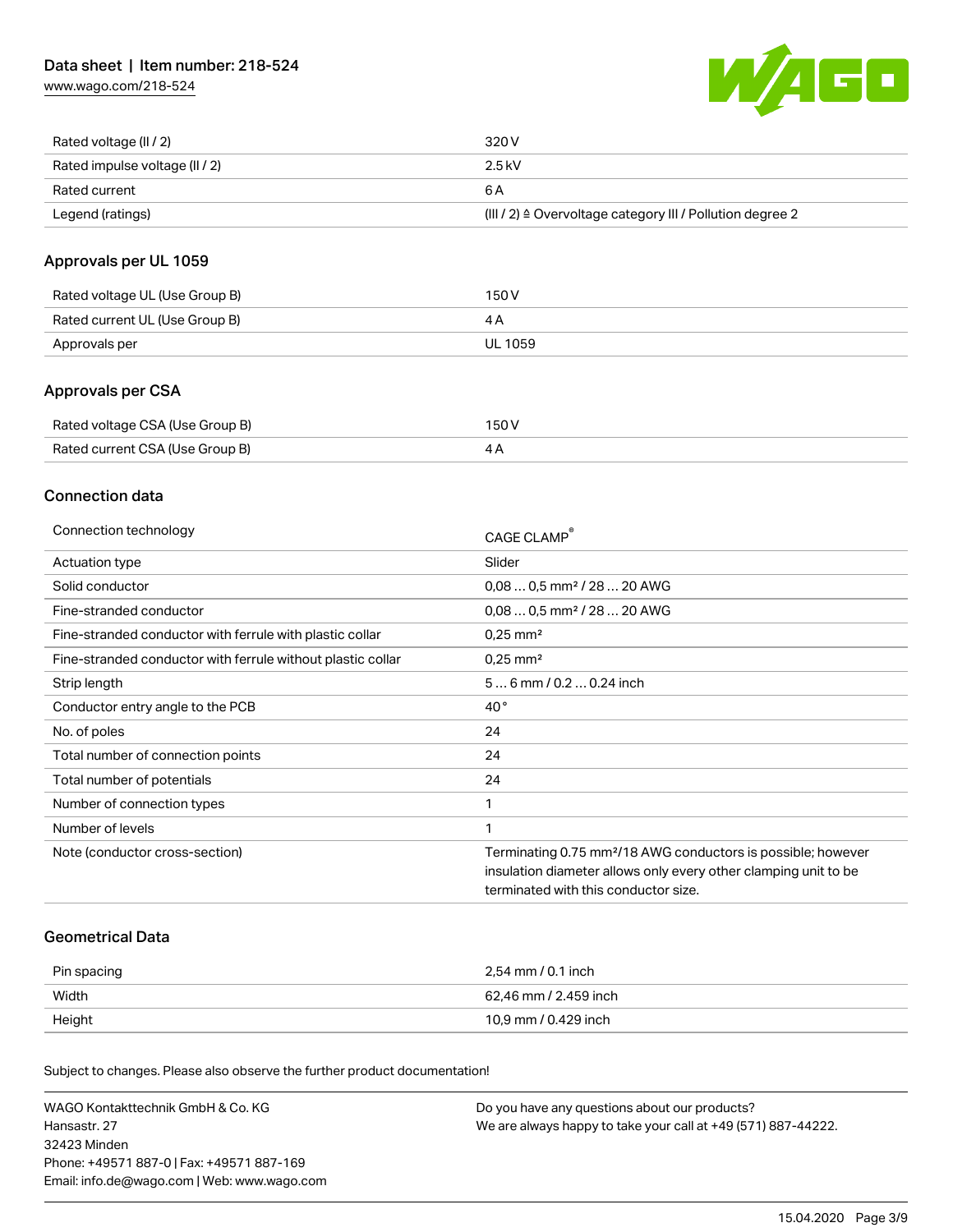[www.wago.com/218-524](http://www.wago.com/218-524)



| Height from the surface           | 8,1 mm / 0.319 inch        |
|-----------------------------------|----------------------------|
| Depth                             | 13 mm / 0.512 inch         |
| Solder pin length                 | $2.8 \,\mathrm{mm}$        |
| Solder pin dimensions             | $0.5 \times 0.75$ mm       |
| Drilled hole diameter (tolerance) | $1.1$ <sup>(+0,1)</sup> mm |

## PCB contact

| PCB contact                         | тнт                                      |
|-------------------------------------|------------------------------------------|
| Solder pin arrangement              | over the entire terminal strip (in-line) |
| Number of solder pins per potential |                                          |

#### Material Data

| Color                       | gray                                  |
|-----------------------------|---------------------------------------|
| Material group              |                                       |
| Insulating material         | Polyamide 66 (PA 66)                  |
| Flammability class per UL94 | V <sub>0</sub>                        |
| Clamping spring material    | Chrome nickel spring steel (CrNi)     |
| Contact material            | Electrolytic copper $(E_{\text{Cl}})$ |
| Contact plating             | tin-plated                            |
| Fire load                   | 0.099 MJ                              |
| Weight                      | 7.8 g                                 |

## Environmental Requirements

| Limit temperature range<br>. | $+105 °C$<br>-60 |
|------------------------------|------------------|
|------------------------------|------------------|

#### Commercial data

| Product Group      | 4 (Printed Circuit) |
|--------------------|---------------------|
| Packaging type     | <b>BOX</b>          |
| Country of origin  | <b>PL</b>           |
| <b>GTIN</b>        | 4044918878821       |
| Customs Tariff No. | 85369010000         |

## Approvals / Certificates

#### Country specific Approvals

Email: info.de@wago.com | Web: www.wago.com

|                                           |                                                                            |                                                               | Certificate |  |
|-------------------------------------------|----------------------------------------------------------------------------|---------------------------------------------------------------|-------------|--|
| Logo                                      | Approval                                                                   | Additional Approval Text                                      | name        |  |
|                                           | Subject to changes. Please also observe the further product documentation! |                                                               |             |  |
| WAGO Kontakttechnik GmbH & Co. KG         |                                                                            | Do you have any questions about our products?                 |             |  |
| Hansastr, 27                              |                                                                            | We are always happy to take your call at +49 (571) 887-44222. |             |  |
| 32423 Minden                              |                                                                            |                                                               |             |  |
| Phone: +49571 887-0   Fax: +49571 887-169 |                                                                            |                                                               |             |  |

15.04.2020 Page 4/9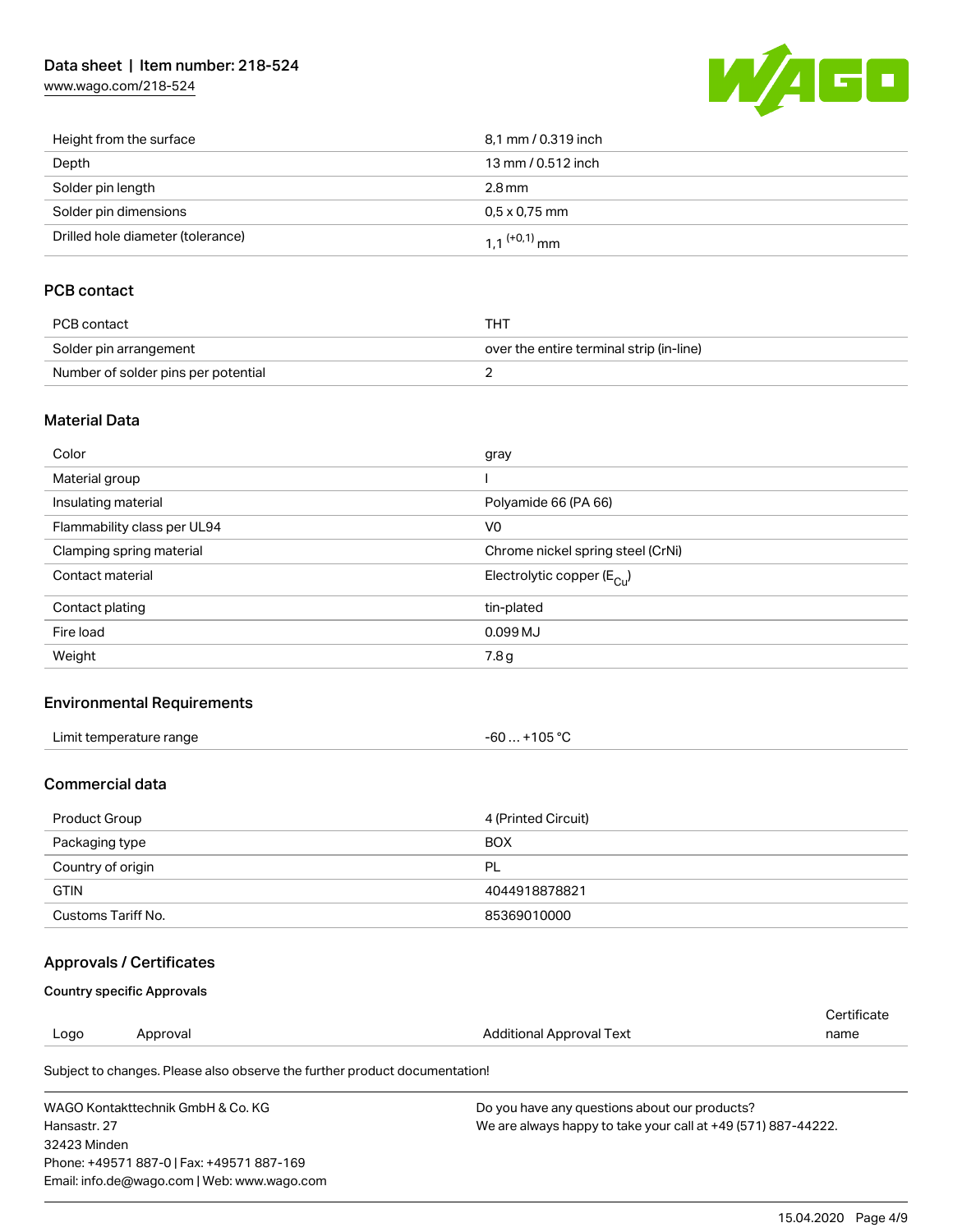

|                     | <b>CCA</b><br>DEKRA Certification B.V.  | EN 60947-7-4                    | NTR NL-<br>7267     |
|---------------------|-----------------------------------------|---------------------------------|---------------------|
|                     | <b>CCA</b><br>DEKRA Certification B.V.  | EN 60947                        | NTR NL-<br>7076     |
|                     | <b>CSA</b><br>DEKRA Certification B.V.  | C22.2 No. 158                   | 1565656             |
| KEMA                | <b>ENEC</b><br>DEKRA Certification B.V. | EN 60947                        | 2160584.01          |
| <b>UL-Approvals</b> |                                         |                                 |                     |
| Logo                | Approval                                | <b>Additional Approval Text</b> | Certificate<br>name |
| J                   | UL<br>UL International Germany GmbH     | <b>UL 1059</b>                  | 20190630-<br>E45172 |

## Counterpart

Ш

## Compatible products

#### ferrule

|              | Item no.: 216-131                                                                        |                                                               | www.wago.com/216-131 |  |
|--------------|------------------------------------------------------------------------------------------|---------------------------------------------------------------|----------------------|--|
|              | Ferrule; Sleeve for 0.25 mm <sup>2</sup> / AWG 24; uninsulated; electro-tin plated       |                                                               |                      |  |
|              | Item no.: 216-151                                                                        |                                                               | www.wago.com/216-151 |  |
|              | Ferrule; Sleeve for 0.25 mm <sup>2</sup> / AWG 24; uninsulated; electro-tin plated       |                                                               |                      |  |
|              | Item no.: 216-301                                                                        |                                                               |                      |  |
|              | Ferrule; Sleeve for 0.25 mm <sup>2</sup> / AWG 24; insulated; electro-tin plated; yellow | www.wago.com/216-301                                          |                      |  |
|              | Item no.: 216-321                                                                        |                                                               |                      |  |
|              | Ferrule; Sleeve for 0.25 mm <sup>2</sup> / AWG 24; insulated; electro-tin plated; yellow | www.wago.com/216-321                                          |                      |  |
|              | Subject to changes. Please also observe the further product documentation!               |                                                               |                      |  |
|              | WAGO Kontakttechnik GmbH & Co. KG                                                        | Do you have any questions about our products?                 |                      |  |
| Hansastr, 27 |                                                                                          | We are always happy to take your call at +49 (571) 887-44222. |                      |  |
| 32423 Minden |                                                                                          |                                                               |                      |  |
|              | Phone: +49571 887-0   Fax: +49571 887-169                                                |                                                               |                      |  |
|              | Email: info.de@wago.com   Web: www.wago.com                                              |                                                               |                      |  |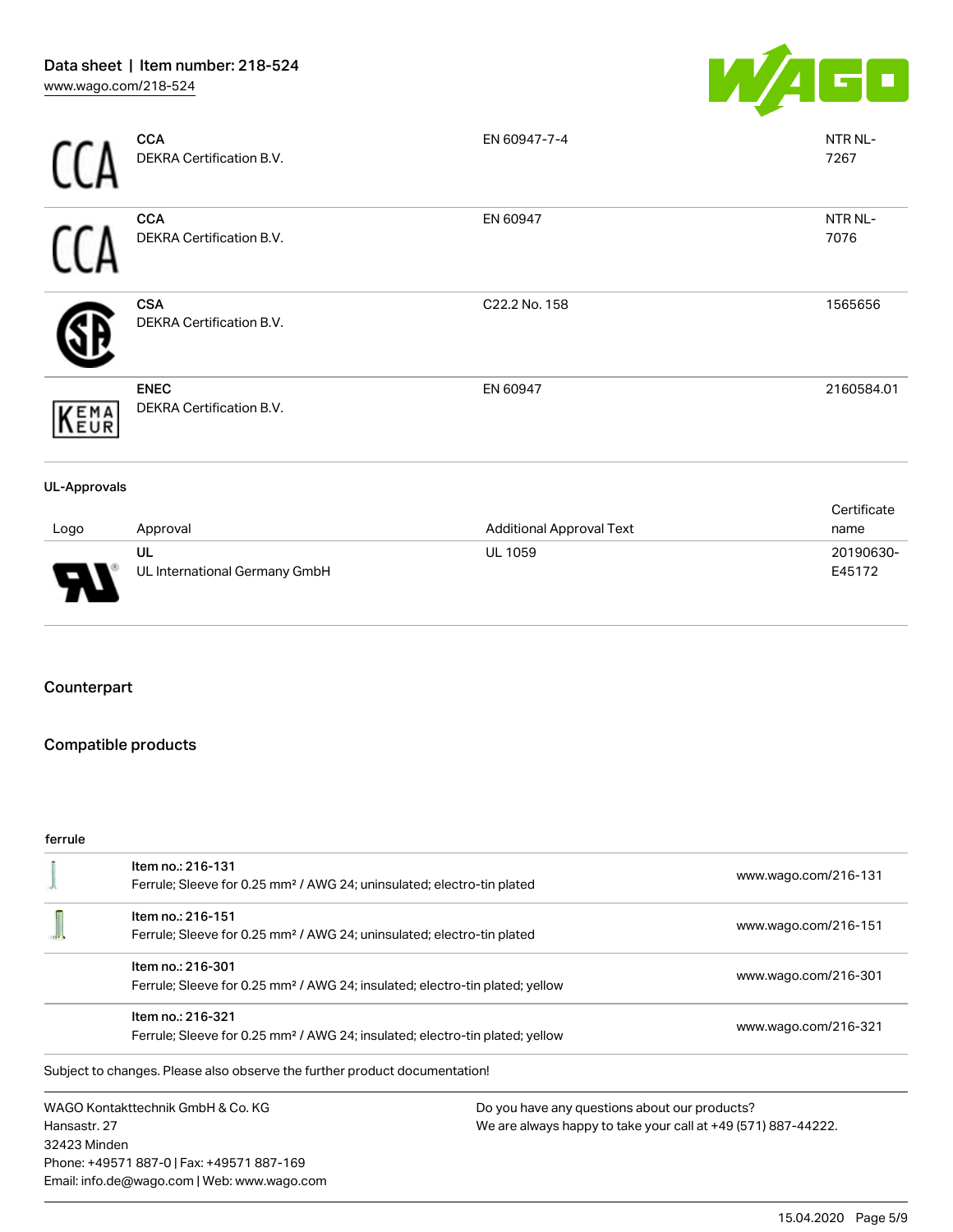[www.wago.com/218-524](http://www.wago.com/218-524)

32423 Minden

Phone: +49571 887-0 | Fax: +49571 887-169 Email: info.de@wago.com | Web: www.wago.com



| tools                                             |                                                                                                                                                                                                 |                                                                                                                |                                  |                      |
|---------------------------------------------------|-------------------------------------------------------------------------------------------------------------------------------------------------------------------------------------------------|----------------------------------------------------------------------------------------------------------------|----------------------------------|----------------------|
|                                                   | Item no.: 210-648<br>Operating tool; Blade: 2.5 x 0.4 mm; with a partially insulated shaft; angled; short                                                                                       |                                                                                                                |                                  | www.wago.com/210-648 |
|                                                   | Item no.: 210-719<br>Operating tool; Blade: 2.5 x 0.4 mm; with a partially insulated shaft                                                                                                      |                                                                                                                | www.wago.com/210-719             |                      |
| check                                             |                                                                                                                                                                                                 |                                                                                                                |                                  |                      |
|                                                   | Item no.: 735-500                                                                                                                                                                               |                                                                                                                |                                  |                      |
|                                                   | Test pin; 1 mm Ø; with solder connection for test wire                                                                                                                                          |                                                                                                                | www.wago.com/735-500             |                      |
|                                                   | Marking accessories                                                                                                                                                                             |                                                                                                                |                                  |                      |
|                                                   | Item no.: 210-331/254-202<br>Marking strips; as a DIN A4 sheet; MARKED; 1-16 (400x); Height of marker strip: 2.3 mm/0.091 in; Strip<br>length 182 mm; Horizontal marking; Self-adhesive; white  |                                                                                                                | www.wago.com/210-331<br>/254-202 |                      |
|                                                   | Item no.: 210-331/254-204<br>Marking strips; as a DIN A4 sheet; MARKED; 17-32 (400x); Height of marker strip: 2.3 mm/0.091 in; Strip<br>length 182 mm; Horizontal marking; Self-adhesive; white |                                                                                                                | www.wago.com/210-331<br>/254-204 |                      |
|                                                   | Item no.: 210-331/254-206<br>Marking strips; as a DIN A4 sheet; MARKED; 33-48 (400x); Height of marker strip: 2.3 mm/0.091 in; Strip<br>length 182 mm; Horizontal marking; Self-adhesive; white |                                                                                                                | www.wago.com/210-331<br>/254-206 |                      |
|                                                   | Item no.: 210-331/254-207<br>Marking strips; as a DIN A4 sheet; MARKED; 1-48 (100x); Height of marker strip: 2.3 mm/0.091 in; Strip<br>length 182 mm; Horizontal marking; Self-adhesive; white  |                                                                                                                | www.wago.com/210-331<br>/254-207 |                      |
| <b>Downloads</b><br>Documentation                 | <b>Additional Information</b><br>Technical explanations                                                                                                                                         | Apr 3, 2019                                                                                                    | pdf<br>3.6 MB                    | Download             |
| CAD/CAE-Data                                      |                                                                                                                                                                                                 |                                                                                                                |                                  |                      |
| <b>CAD</b> data                                   |                                                                                                                                                                                                 |                                                                                                                |                                  |                      |
|                                                   | 2D/3D Models 218-524                                                                                                                                                                            |                                                                                                                | <b>URL</b>                       | Download             |
| <b>CAE</b> data                                   |                                                                                                                                                                                                 |                                                                                                                |                                  |                      |
| EPLAN Data Portal 218-524                         |                                                                                                                                                                                                 |                                                                                                                | <b>URL</b>                       | Download             |
| <b>PCB Design</b>                                 |                                                                                                                                                                                                 |                                                                                                                |                                  |                      |
|                                                   | Symbol and Footprint 218-524                                                                                                                                                                    |                                                                                                                |                                  |                      |
|                                                   | Subject to changes. Please also observe the further product documentation!                                                                                                                      |                                                                                                                |                                  |                      |
| WAGO Kontakttechnik GmbH & Co. KG<br>Hansastr. 27 |                                                                                                                                                                                                 | Do you have any questions about our products?<br>We are always happy to take your call at +49 (571) 887-44222. |                                  |                      |

15.04.2020 Page 6/9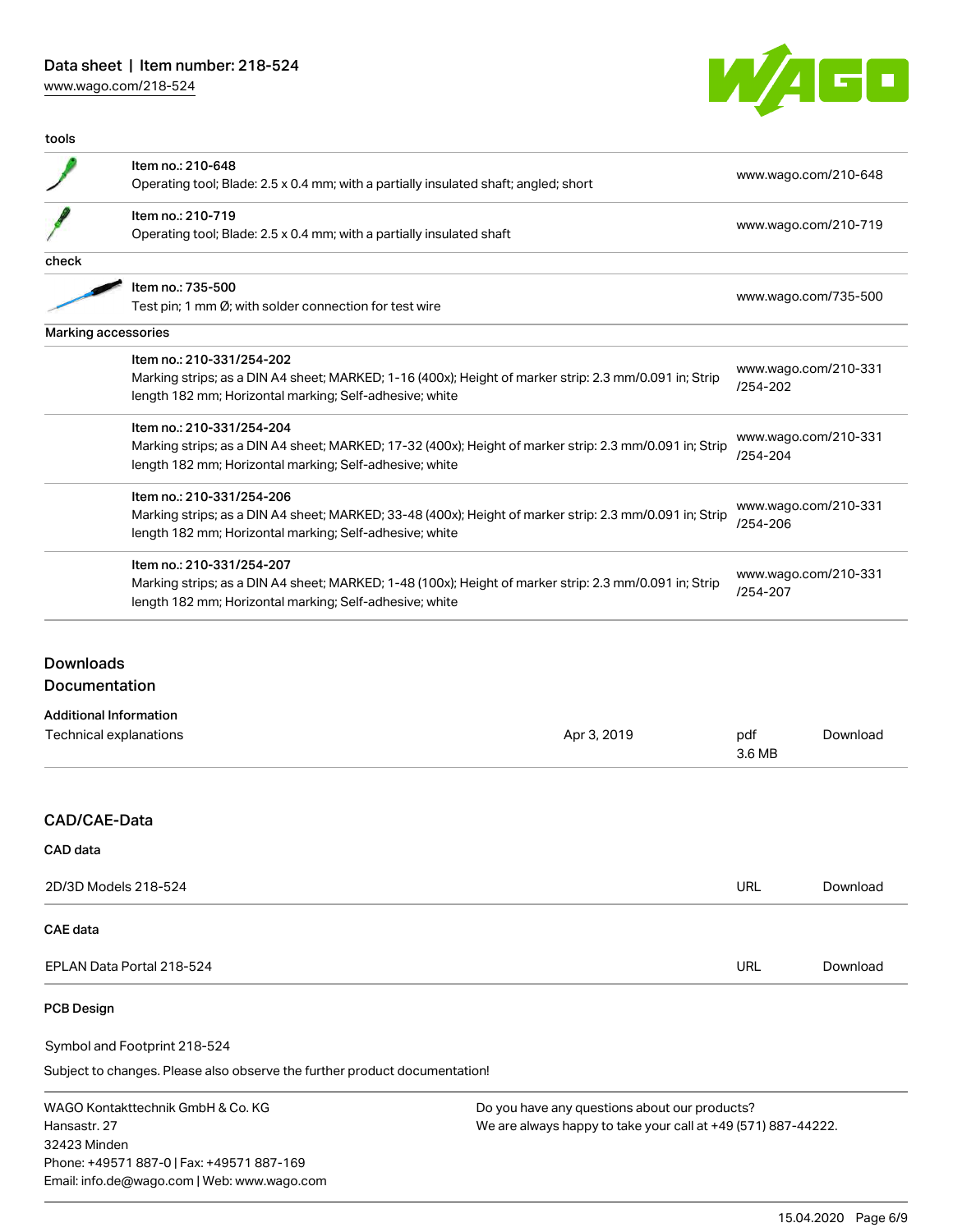$\mathbf{F}$ 

URL [Download](https://www.wago.com/de/d/UltraLibrarian_URLS_218-524)

CAx data for your PCB design, consisting of "schematic symbols and PCB footprints", allow easy integration of the WAGO component into your development environment.

#### Supported formats:

- Accel EDA 14 & 15 П
- $\blacksquare$ Altium 6 to current version
- Г Cadence Allegro
- $\blacksquare$ **DesignSpark**
- $\blacksquare$ Eagle Libraries
- $\blacksquare$ KiCad
- $\blacksquare$ Mentor Graphics BoardStation
- П Mentor Graphics Design Architect
- $\blacksquare$ Mentor Graphics Design Expedition 99 and 2000
- $\blacksquare$ OrCAD 9.X PCB and Capture
- П PADS PowerPCB 3, 3.5, 4.X, and 5.X
- $\blacksquare$ PADS PowerPCB and PowerLogic 3.0
- П PCAD 2000, 2001, 2002, 2004, and 2006
- $\blacksquare$ Pulsonix 8.5 or newer
- $\blacksquare$ STL
- $\blacksquare$ 3D STEP
- П TARGET 3001!
- П View Logic ViewDraw
- $\blacksquare$ Quadcept
- $\blacksquare$ Zuken CadStar 3 and 4
- $\blacksquare$ Zuken CR-5000 and CR-8000

PCB Component Libraries (EDA), PCB CAD Library Ultra Librarian

## Installation Notes

Conductor termination

Subject to changes. Please also observe the further product documentation!

WAGO Kontakttechnik GmbH & Co. KG Hansastr. 27 32423 Minden Phone: +49571 887-0 | Fax: +49571 887-169 Email: info.de@wago.com | Web: www.wago.com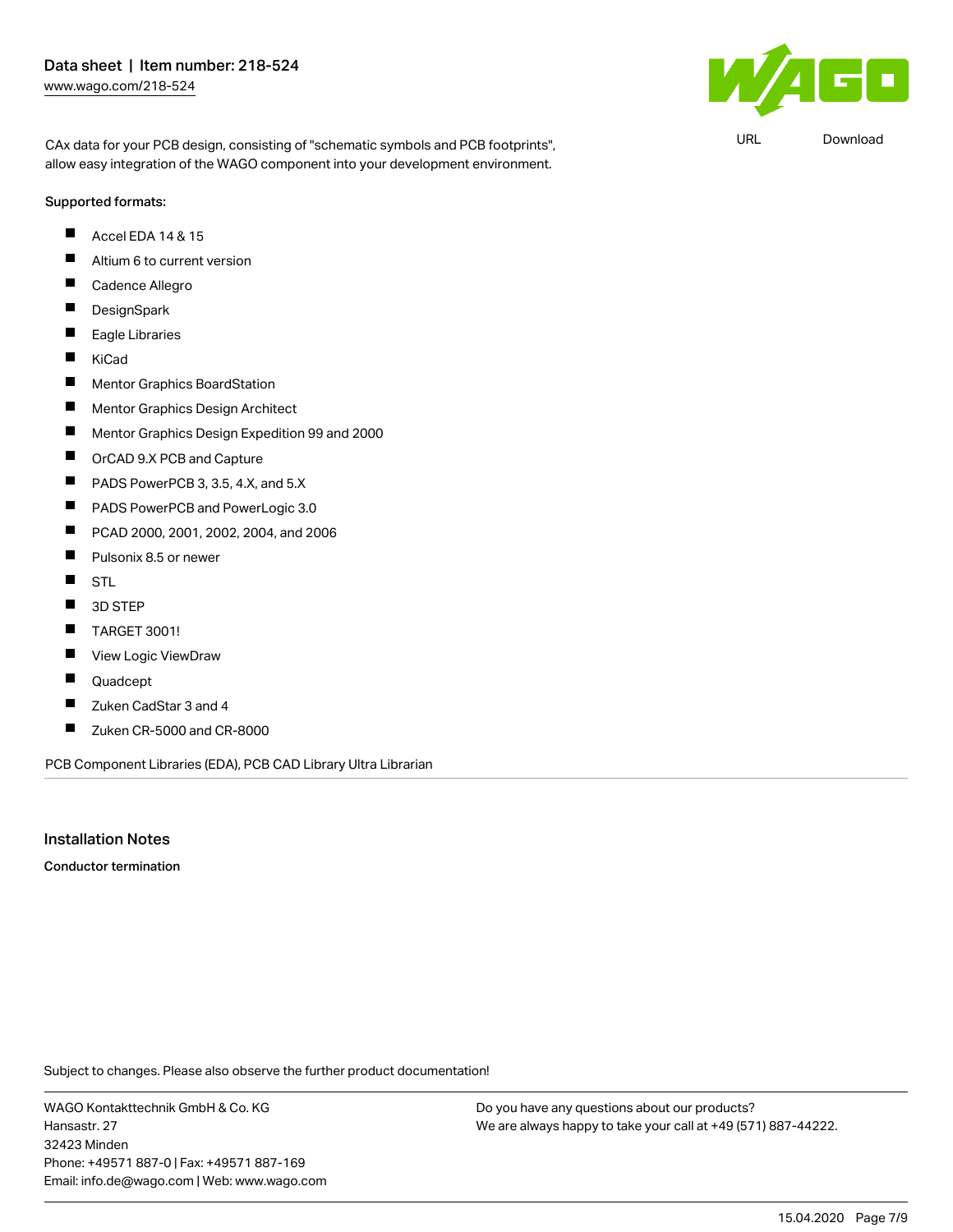[www.wago.com/218-524](http://www.wago.com/218-524)





Terminating stranded conductors in confined spaces requires a great deal of patience, unless you use the new 218 Series PCB Terminal Strips. The clamping units of these strips can be held open during termination process via integrated locking



Terminating 0.75 mm² (18 AWG) conductors is possible; however, insulation diameter allows only every other clamping unit to be terminated with this conductor size.



Conductor termination: To momentarily open the clamping unit, use screwdriver and then insert a stripped conductor. To open clamping unit for an extended period, move locking slide toward conductor entry hole. Then fully insert stripped conductor and move locking slide back to original position (also possible to perform with fingernail).



Incorrect – do not operate the locking slides from the back.

Marking

slide.

Subject to changes. Please also observe the further product documentation!

WAGO Kontakttechnik GmbH & Co. KG Hansastr. 27 32423 Minden Phone: +49571 887-0 | Fax: +49571 887-169 Email: info.de@wago.com | Web: www.wago.com